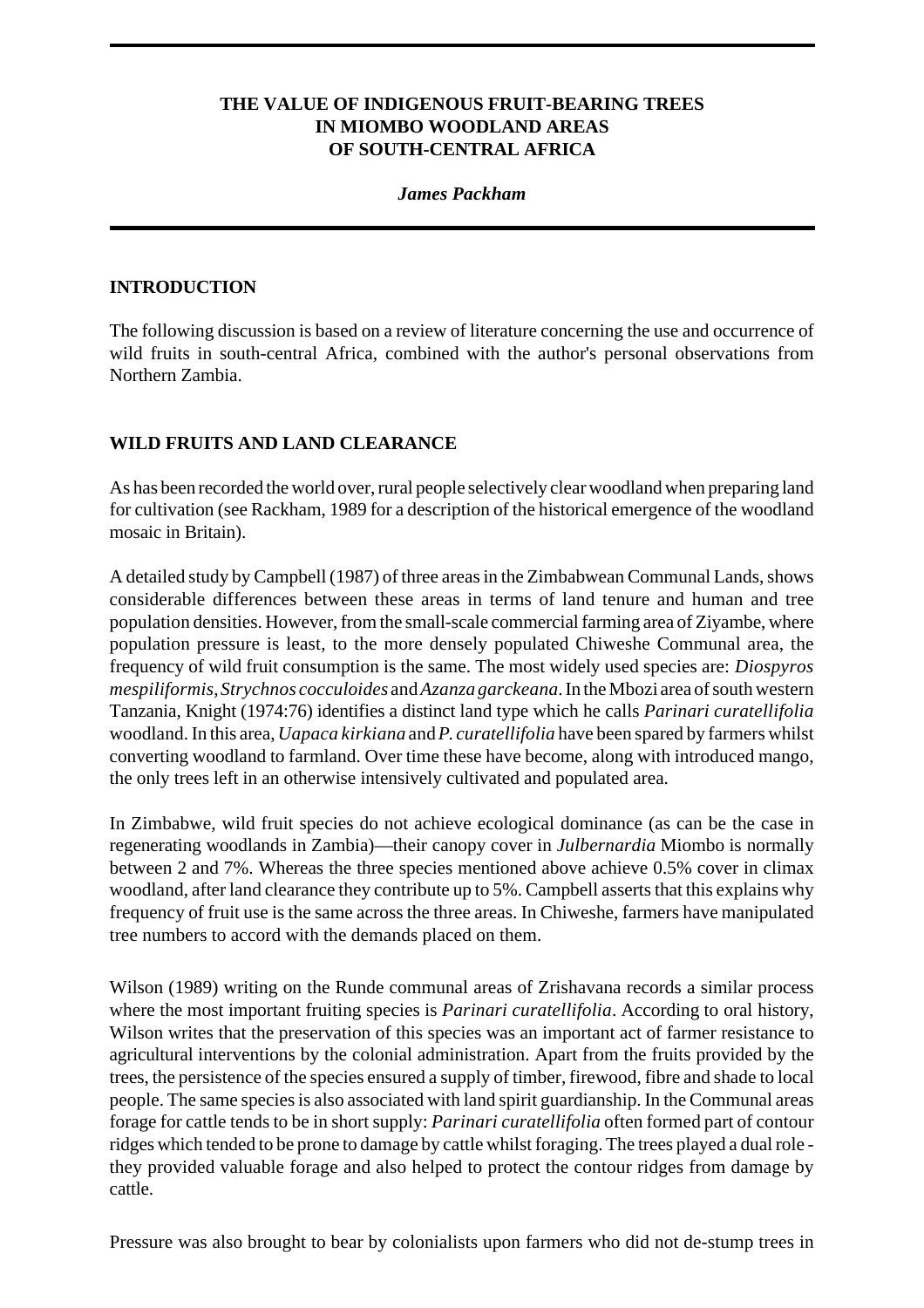fields. For example, in an examination to qualify as a `master-farmer' marks were deducted for having any trees in fields. However, despite the disincentives to retain tree cover on farms, a substantial proportion of valuable wild fruit trees were protected by the farmers.

Wilson (1989) also shows how farmers cultivating difficult sandveld soils developed a system of farming based on nutrient pumping and tree litter accumulation. Since the sandveld soils are of low nutrient status and have a low water retention capacity, trees are used which produce large quantities of slowly decomposing leaf litter. This accumulates around the trees and acts as a slow release nutrient supply for ground crops. Studies of soils under *Parinari curatellifolia* suggest that organic matter levels are doubled and phosphate levels are increased by almost five times (Wilson, 1989:376).

In some cases, fruit bearing trees because of their domestic and market value are retained even though they are known to reduce arable crop yields, for example, *Uapaca kirkiana*. In sparsely populated areas such as northern Zambia, the preservation of fruit trees such as *Parinari curatellifolia* is in evidence, *Uapaca kirkiana* is plentiful in surrounding Miombo and is gathered by local people. Under low population densities and relatively abundant woodland, there is little incentive to preserve or manage wild fruit tree populations.

# **WILD SPECIES DOMESTICATION**

There are various on-going processes of tree domestication, Chimbelu's study (1990) of the Lucazi and Tokaleya peoples in the Zambezi valley of Zambia reveals an extension of these processes. 70% of the Lucazi respondents said that they cultivate *Ricinodendron rautanenii* through using cuttings; the Tokaleya also use the same methods. Peters (1987) describes an area, extending from Livingstone through Botswana to north-western Namibia and south-eastern Angola, where *Ricinodendron rautanenii* is found in large groves. Studies by Lee (1973, 1979) on !Kung Sun people reveal that in the heartland area *Ricinodendron rautanenii* accounts for over 40% of food intake and is the key to these peoples' survival in the Northern Kalahari.

A more extreme example of domestication is revealed in Gumbo *et al* (1990) in Zimbabwe. A community tree planting project is being facilitated by ENDA, an NGO. In a pilot project in Mazvihwa ward, 3600 trees were planted voluntarily by the local community, of this number 41% were fruit bearing trees, either exotic or indigenous. In all 18 different wild species were used, half of which were fruiting species. In a pairwise ranking study carried out by McCracken, Pretty and Conway (1988, quoted in Gumbo 1990), exotic fruits were preferred to indigenous fruits. The degree of preference was subject to age and sex - older women showing the greatest interest in wild fruits. The most preferred wild fruits were *Sclerocarya caffra*, *Azanza garckeana* and *Parinari curatellifolia*. *Sclerocarya caffra* is the tree most in demand for planting by ENDA.

Table 1 charts the various scenarios where fruit species persist in the landscape. Even from this limited information the diversity of processes involved is evident. Planting a species would appear to be a `step on' from preserving a species and would coincide with high population pressure and a highly preferred tree.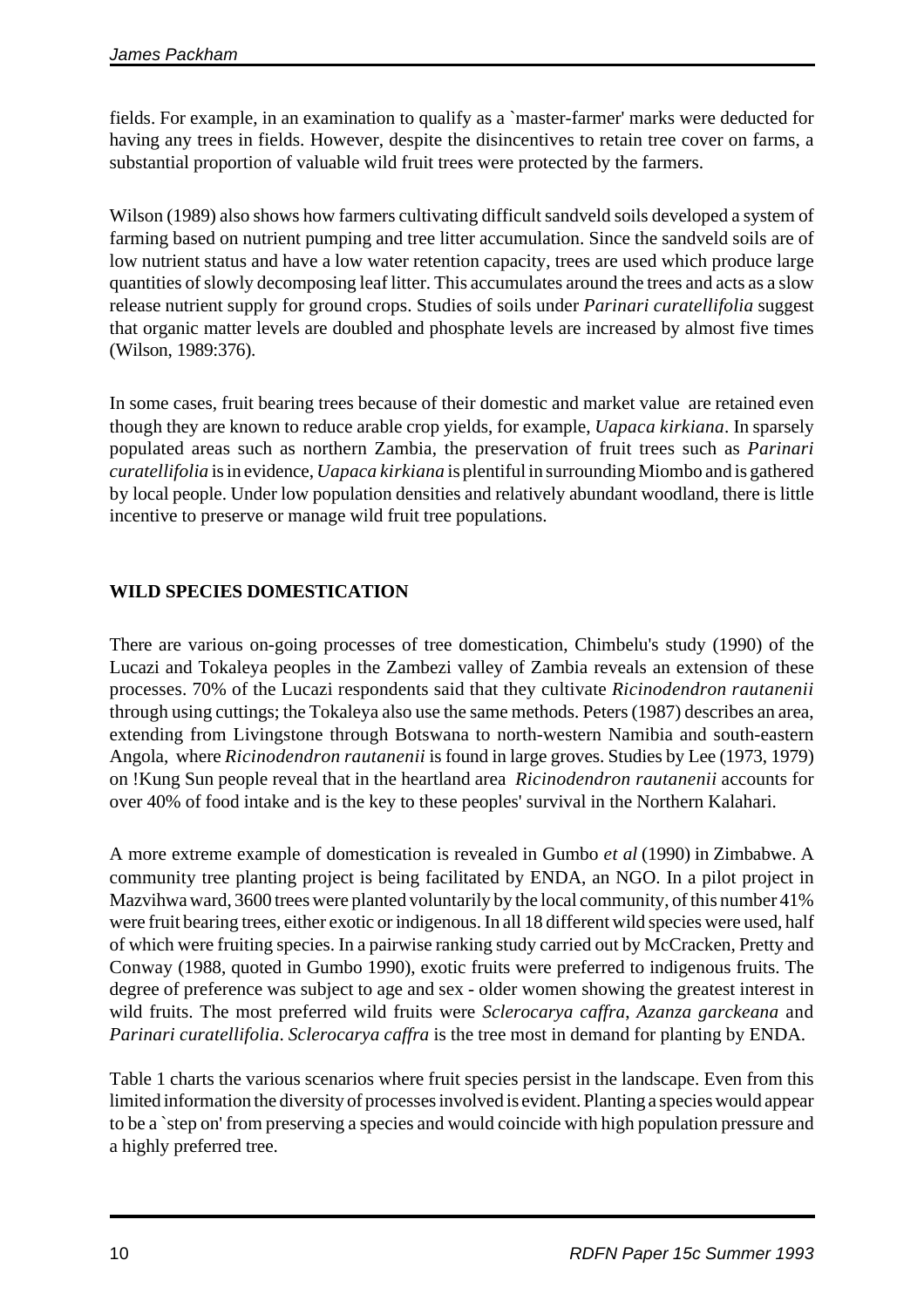| <b>Author</b>                        | Area                                  | <b>Country</b>       | <b>Main</b><br><b>Species</b> | <b>Notes</b>                                                                                                                                                                                                                                                                                |
|--------------------------------------|---------------------------------------|----------------------|-------------------------------|---------------------------------------------------------------------------------------------------------------------------------------------------------------------------------------------------------------------------------------------------------------------------------------------|
| Rocheleau<br>(1987)                  | North<br>Province                     | Zambia               | $Uk$ , $Pc$                   | Abundant Miombo reserves.<br>Collection of forest products<br>by women. Exotic fruit trees<br>being incorporated into more<br>intensive systems - including<br>grass mound systems.                                                                                                         |
| Wilson<br>(1989)<br>Knight<br>(1974) | Communal<br>lands<br>Mbozi<br>Plateau | Zimbabwe<br>Tanzania | $P_{c}$<br>Pc, Uk             | As population pressure<br>increases on land fruit trees are<br>preferentially spared on new<br>arable lands. Initially as<br>nutrient pumps in 'traditional'<br>(pre-European contact)<br>systems - more latterly<br>preserved on contour ridges<br>and field boundaries, and for<br>shade. |
| Chimbelu<br>(1990)                   | Zambezi<br>Valley                     | Zambia               | Rr                            | Species retained and actively<br>propagated. Valued for making<br>fishing tackle or as food,<br>depending on cultural tradition.                                                                                                                                                            |
| Gumbo et<br>al (1990)                | Communal<br>Lands                     | Zimbabwe             | Sc                            | Domestication of wild-fruiting<br>species. Planting of $Sc$ in<br>compounds and on private<br>land. Locally valued as multi-<br>purpose species.                                                                                                                                            |

# **Table 1: WILD FRUIT SPECIES IN THE LANDSCAPE**

Key: *Uk - Uapaca kirkiana*

*Pc - Parinari curatellifolia*

*Rr - Ricinodendron rautanenii,* 

*Sc - Sclerocarya caffra*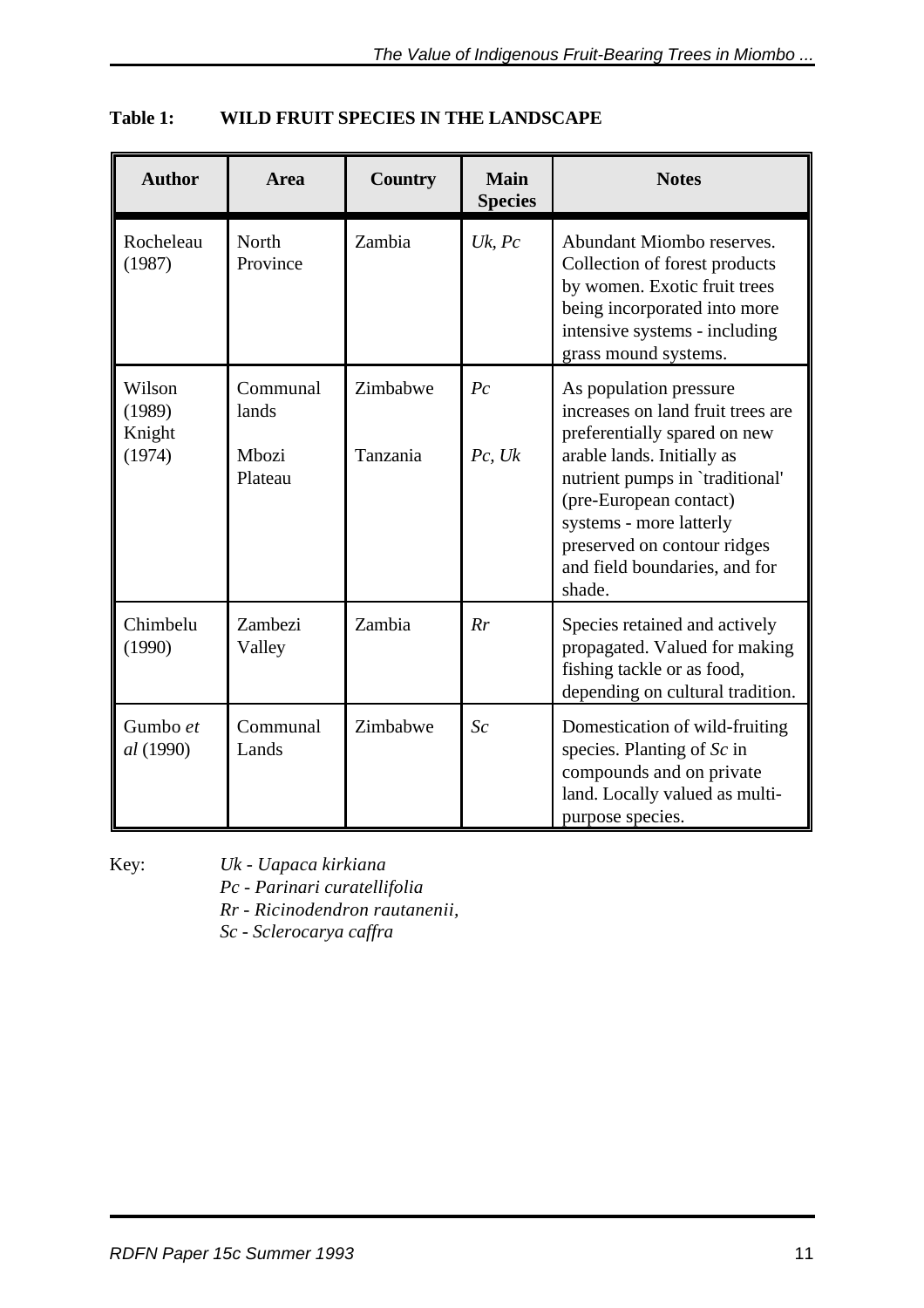# **COLLECTION AND MARKETING WILD FRUITS**

From a questionnaire carried out by Campbell (1989) recording collection responsibilities, it is apparent that primary school children are the major collectors of wild fruits, with adult women as the second major collection grouping. Local tenurial arrangements and access rights are other factors affecting gathering activities. In Zimbabwe communal land fruit trees are individually owned if they are inside the home compound. In fields, trees and their products are held privately only when crops are present. On communal grazing land, trees can be cropped by anyone, subject to restrictions on collection of unripe fruit. Indigenous fruit trees occur on these different land types and are also subject to local land rights (Gumbo, 1990). Access is also constrained by centralized legislation: for instance, in 1985, 55% of Zambia was under forest, of which 9% was protected as National or Local Forests (Hans, 1985). Centralized restrictions, however, tend to be less effective than locally instituted rights and restrictions (ODA, 1990).

As with fruit collection, marketing of wild fruits is also the domain of women and children. In the Communal Lands, despite the fact that women are often responsible for the sale of exotic fruits, they do not control the money this activity generates. They do, however, control money they receive from selling wild fruits (Gumbo, 1990).

Access to markets and availability of transport are key factors in determining the commercialisation of produce. Most rural areas are served by some form of transport including donkeys, ox-carts, bicycles, and occasionally buses. However, in more remote areas, such as parts of rural Zambia, walking is still the predominant form of transport, leading to wastage in fruit because of lack of easier forms of transport.

However, change comes rapidly to areas with the advent of roads and markets. This is well illustrated by the example of the National Breweries of Zambia who are brewing `musuku wine' from *Uapaca kirkiana*. Local people in Southern Province are informed by the brewery when the collection trucks will arrive. Systematic collection fruit is organised by local people and brought to the roadside. However, although the collection is well organised, there is evidence to suggest that this sudden increased demand is outstripping the capacity of the area to supply the fruit.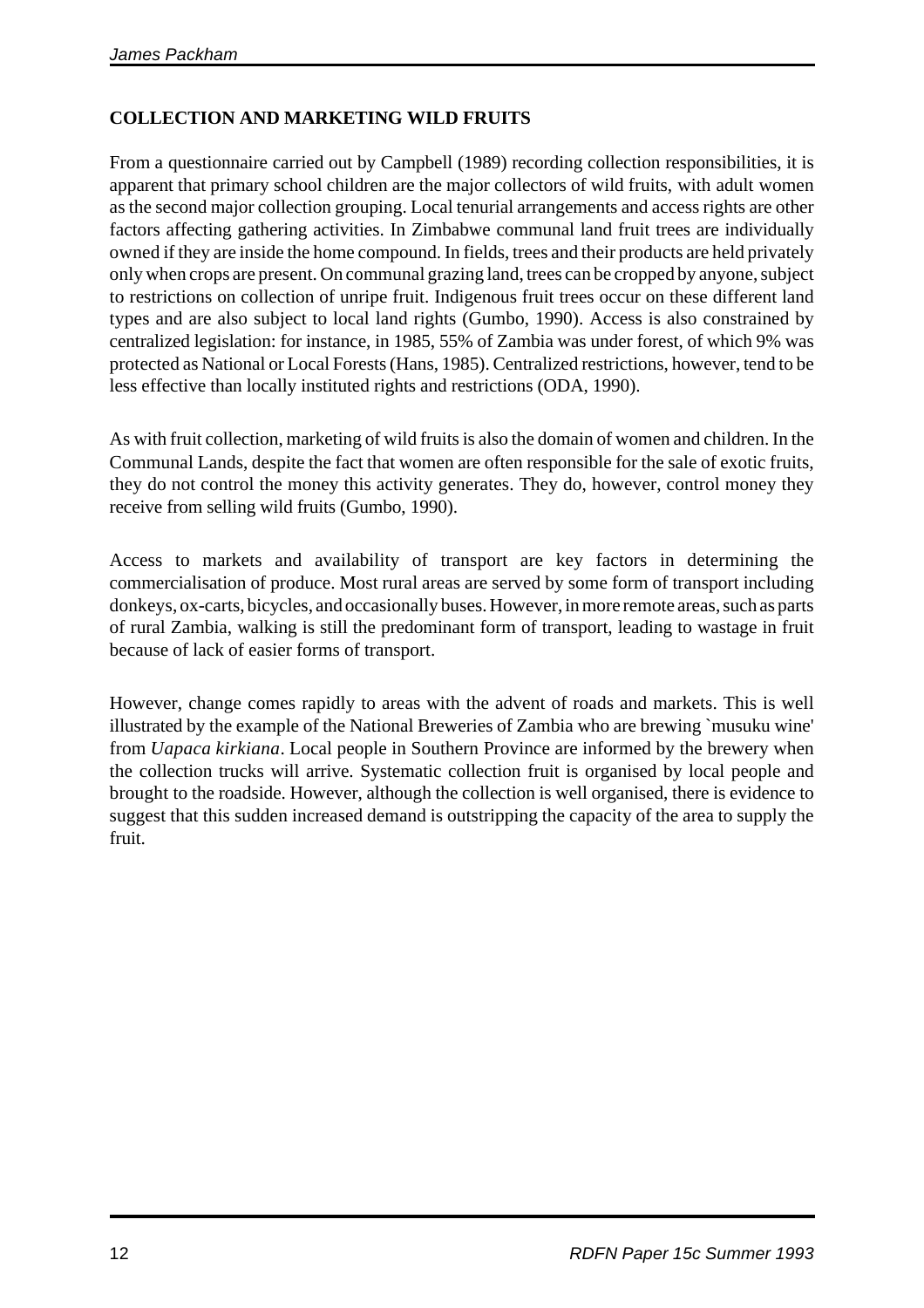## **FOOD AND NUTRITIONAL PROPERTIES**

As has been evidenced by studies in other parts of Africa, wild fruits provide an important component of the diet, particularly for children (Falconer, 1990). Wild fruits contribute greatly to diet quality rather than quantity. Another important characteristic of some wild fruits is their storage capacity. This is particularly the case with *Ricinodendron rautanenii* kernels which are available for 4-5 months during the dry season (Peters, 1987). In northern Zambia a `hungry season' precedes the first rains in November when the busiest time of field preparation and planting normally begins. The fresh fruits of *Uapaca kirkiana* contribute significantly to diet during this period, whilst the sale of fruit generates much needed cash for farm inputs and other household requirements.

It is well-established that wild fruits contain higher concentrations of vitamin C than exotic fruits (Wehmeyer, 1966). Protein content of fruit kernels is also high in indigenous species: *Ricinodendron rautanenii* contains 60% protein as compared with 48-56% for groundnut (Xabregas, 1957). Wild fruits are also good sources of carbohydrate, calcium, magnesium and potassium. In Campbell's study (1987), 15% of respondents, when asked their reasons for eating wild fruits, specifically mentioned their high vitamin C content as an overriding factor.

Chimbelu (1990) found that there were significant differences between priority uses of *Ricinodendron rautanenii* between the Luchazi and Tokaleya peoples of Zambia. The Luchazi respondents valued the tree most highly for its medicinal purposes, and then in descending order of importance for furniture, food and fishing equipment. However, amongst the Tokaleya, the majority of respondents indicated that fruit was the most important product from the tree.

Although there is little information on the yields obtainable from wild fruit trees, it is probable that because they are highly adapted to variable climatic conditions and in particular drought, their fruits have an extremely important function in times of drought-induced nutritional stress. And therefore, although yields may be relatively low compared to exotic fruits, the ability of indigenous trees to withstand harsh conditions is of over-riding importance, and a major factor in their protection by farmers.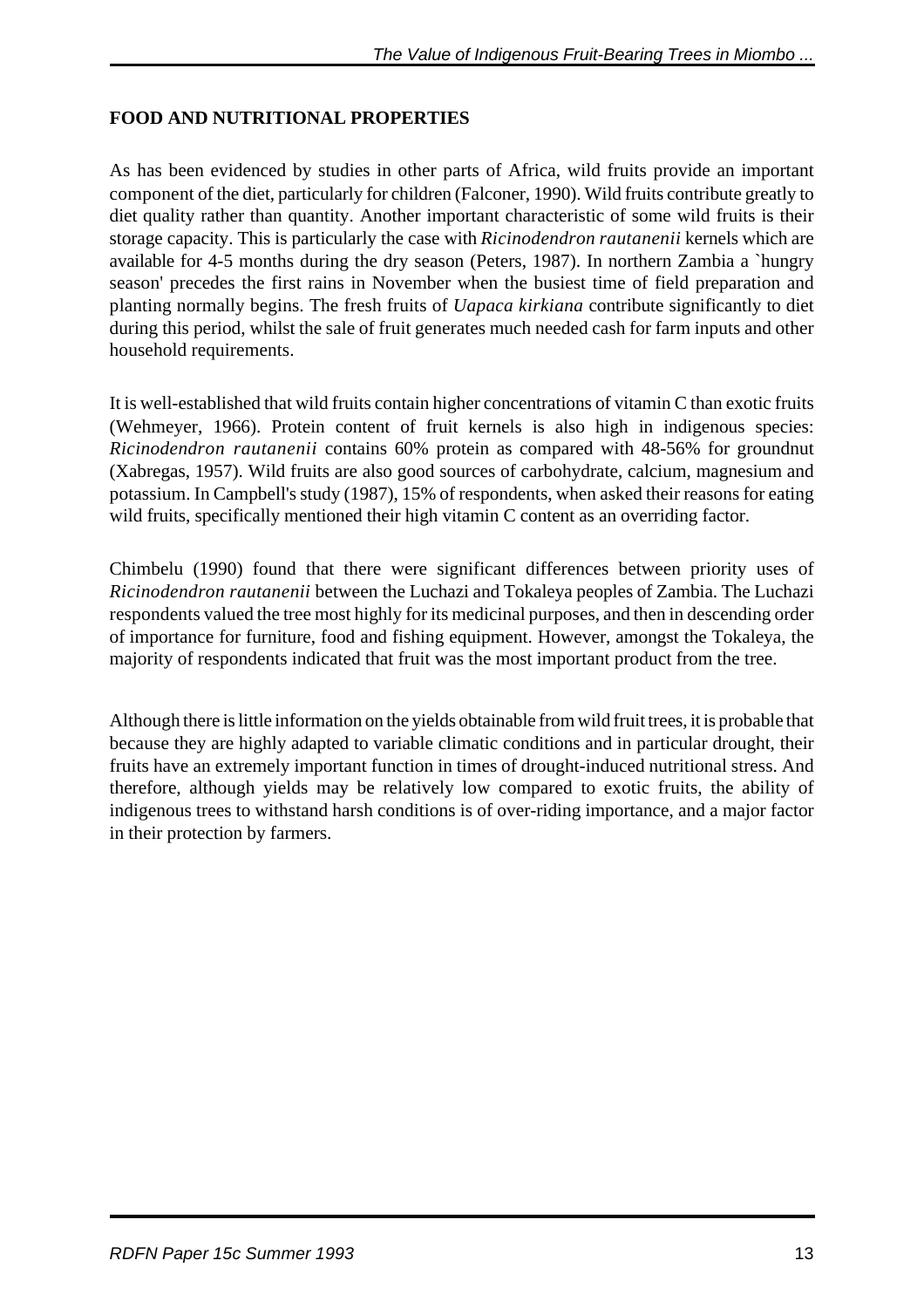### **CONCLUSIONS**

Although there is growing understanding of the importance of wild fruits and other non-timber forest products, still little is known about their importance in sustaining households through periods of climatic, nutritional and financial stress. It appears from this brief review of the literature from the Miombo woodland areas, that higher economic and social values should be ascribed to the highly diverse environment supported by these woodlands. The association between agriculture and trees needs to be understood and supported, rather than ignoring the extensive local knowledge and technology development that has occurred across these areas.

### **\*\*\***

### **REFERENCES**

**Campbell**, B M, (1987), `The Use of Wild Fruits in Zimbabwe', *Food and Nutrition*, 12:38-44.

- **Chimbelu**, E G, (1990), `Developing Zambian Tree Resources through Community Needs and Values, in *Utilising Local Resources for Development*, G Lungwangwa (ed), Proceedings of the 9th PWPA Conference, Zambia, 1988.
- **Falconer**, J, (1990), `Agroforestry and Household Food Security', in *Agroforestry for Sustainable Production, Economic Implications*, R T Prinsley (ed), Commonwealth Science Council, London.
- **Gumbo**, D, **Mukamuri**, B, **Muzondo**, M, & **Scoones**, I, (1990), `Indigenous and Exotic Fruit Trees: Why do People Want to Grow Them? in *Agroforestry for Sustainable Production, Economic Implications*, R T Prinsley (ed), Commonwealth Science Council, London.
- **Hans**, A S, (1985), `The Importance of Agroforestry Research in Zambia', *The International Tree Crops Journal*, 3:101-111.
- **Knight**, C G, (1974), *Ecology and Change*, Academic Press, London.
- **Lee**, R B, (1973), `Mongongo: the Ethnography of a Major Wild Food Resource', *Ecol. Food Nutrition*, 2:307-321.
- **Lee**, R B, (1979), *The !Kung San*, Cambridge University Press, New York.
- **ODA**, (1990), Tanzania—Forest Resources Management Project, Working Paper, Tabora Regional Component.
- **Peters**, C R, (1987), `*Ricinodendron rautanenii (Euphorbiaceae)*: Zambezian Wild Food Plant for all Seasons', *Economic Botany*, 41(4):494-502.
- **Rackham**, O, (1989), *Hedges and Hedgerow Trees in Britain: A Thousand Years of*